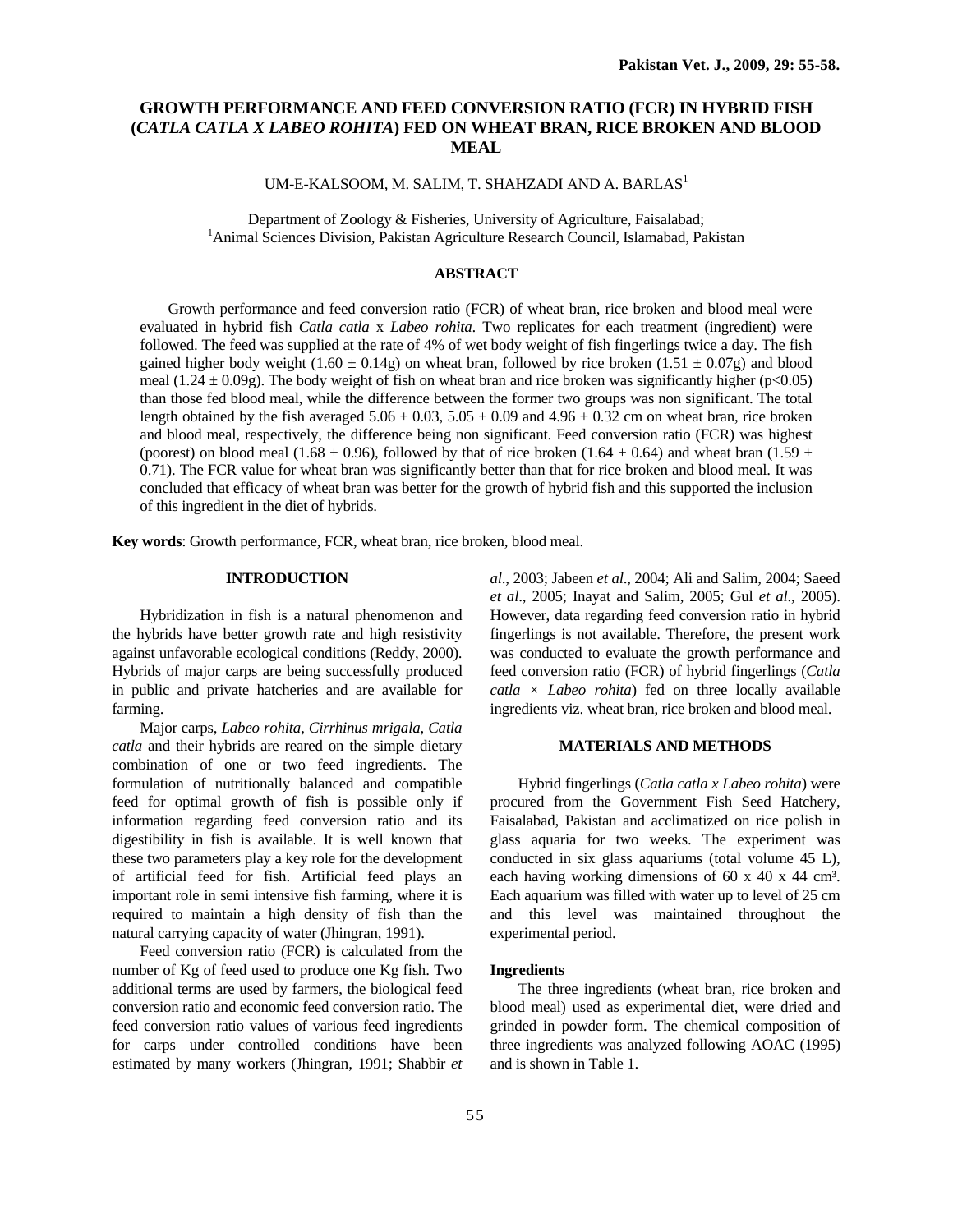| ingredients        |               |                  |                             |                        |
|--------------------|---------------|------------------|-----------------------------|------------------------|
| <b>Ingredients</b> | Dry<br>matter | Crude<br>protein | <b>Crude</b><br>fat $(\% )$ | <b>Gross</b><br>energy |
|                    | $($ %)        | $\frac{6}{6}$    |                             | (Kcal/kg)              |
| Wheat bran         | 93.10         | 14.52            | 12.77                       | 1786                   |
| Rice broken        | 93.03         | 8.24             | 1.11                        | 3373                   |
| Blood meal         | 94.31         | 65.41            | 1.51                        | 2767                   |

**Table 1: Chemical composition of three feed ingredients** 

### **Treatments**

After acclimatization, fingerling hybrid fish were randomly transferred in each aquarium at the rate of 20 fingerlings for each treatment. Two replicates were followed for each treatment. The average body weight of fingerlings at stocking was 0.58g in each treatment. Feed was given to the fish @ 4% of fish body weight throughout the experimental period, twice daily (morning and evening) in two equal meals. Dissolved oxygen and pH of water in each aquarium were monitored daily. Continuous air was supplied to the aquarium by using air pump. The temperature of each aquarium was maintained at 22-26ºC during the study period. Two hours after each feeding, water from aquaria was removed to collect the unconsumed feed. Each aquarium was filled with water again immediately after the removal of unconsumed feed. The collected feed was dried and the weight of the refused feed, thus recorded was used to calculate the actual amount of feed consumed by the fish. The fingerlings from each aquarium were weighed on weekly basis to record their morphometric characteristics i.e. body weight (g) and total length (cm). The feed was stopped a day before the weight was recorded. The FCR was calculated following Jhingran (1991).

#### **Statistical analysis**

The data on body weight, total length and feed conversion ratio were statistically analyzed by factorial design. The differences in the mean values were compared by Duncan's Multiple Range test (Steel *et al.,* 1996). The statistical software MSTATC was used for the analysis of data.

#### **RESULTS**

During the first week, mean body weight of fish on three ingredients was non-significantly different from each other. However, during the second week, the fish weight was highest for rice broken and lowest for blood meal (P<0.05). In the third week, mean body weight of fish on wheat bran showed non significance difference with rice broken but it was significantly higher than the fish fed on blood meal. The difference in mean body weight of fish fed on rice broken and blood meal was non-significant. In the fourth and the fifth weeks, mean fish body weights did not differ significantly among groups. During sixth week, fish on wheat bran and rice broken showed non-significant difference in body weight but fish of both groups were significantly higher compared to those fed on blood meal (Table 2).

During first week of feeding, total length of hybrids on wheat bran and blood meal were non-significantly different from each other, while both grouped had higher value compared to rice broken (p<0.05). In second week, total length of fish fed on wheat bran was nonsignificantly different from those fed on rice broken but it was significantly higher than for blood meal. In the third week, total length of fish fed on rice broken was higher than those fed on wheat bran or blood meal, the difference between the latter two groups was nonsignificant. During fourth week, total length of hybrid fish on wheat bran and rice broken was significantly higher than fish fed on blood meal. The total length in fifth and sixth weeks for fish fed on wheat bran, rice broken and blood meal was non-significantly different from one another (Table 3).

The overall mean FCR of hybrid fish (Table 4) was better (lower) for wheat bran  $(1.59 \pm 0.71)$  than rice broken (1.64  $\pm$  0.64) and blood meal (1.68  $\pm$  0.96), the difference between the latter two groups was nonsignificant. Batter FCR value of wheat bran indicated that fish had consumed comparatively less diet but gained higher body weight than the fish fed on rice broken or blood meal. The weekly detail revealed that the FCR during first week for wheat bran and blood meal was significantly better  $(p<0.05)$  than that for rice broken, the difference in FCR between the former two groups was non significant. In the second, fourth, fifth and sixth week, FCR values for three ingredients were non-significantly different. The FCR during third week was significantly higher (poor) for rice broken than for wheat bran and blood meal.

#### **DISCUSSION**

The fingerling hybrids (*Catla catla x Labeo rohita*) gained higher body weight on wheat bran, followed by rice broken and blood meal. The overall growth pattern of fingerlings also remained higher for wheat bran. The weight gained by hybrids on wheat bran  $(1.60 \pm 0.14g)$ was higher than the *Cirrhinus mrigala* reported by Shabbir *et al*. (2003). They reported that *Cirrhinus mrigala* gained  $0.19 \pm 0.2$ g weight on wheat bran. The difference in body weight gained by hybrids and *Cirrhinus mrigala* may be due to difference in crude protein contents in wheat bran used in these two studies. Crude protein contents in wheat bran used in the present study was comparatively higher (14.52%) than the wheat bran (13.81%) used for *Cirrhinus mrigala*. However, body weight gained by *Labeo rohita* (3.39 ± 0.001g; Najia, 2003) was higher than the value recorded for hybrids. The possible reason for this difference might be the difference of feed used. In the present study, single ingredient was fed, whereas in the study of Najia (2003),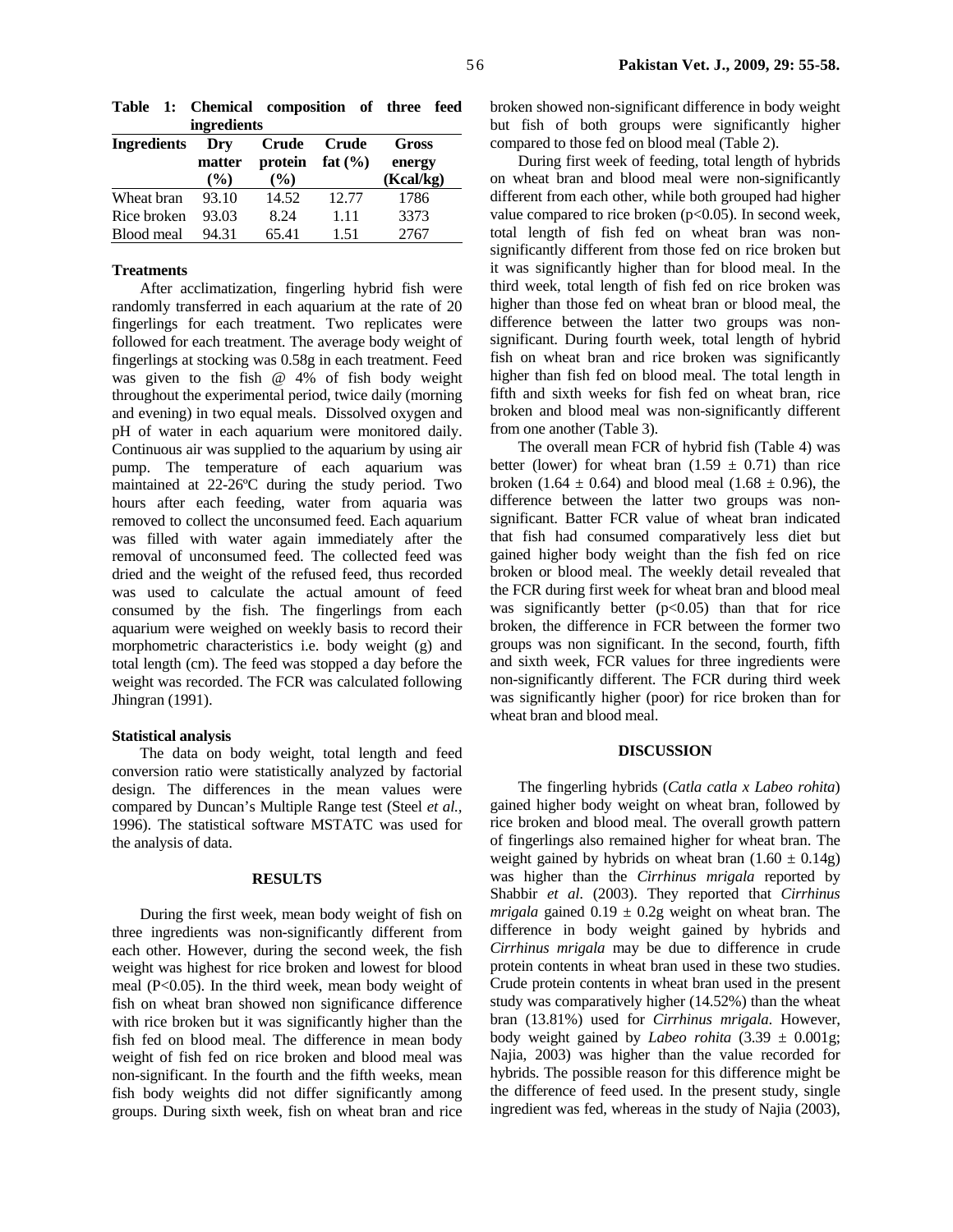balanced diet comprising different feed ingredients was used.

The next higher body weight of hybrid was on rice broken  $(1.51 \pm 0.07g)$ . Seema *et al.* (2002) observed that *Cirrhinus mrigala* gained 0.3g body weight on rice broken which was lower than the weight gained by the hybrids. The difference in body weight of hybrids and *Cirrhinus mrigala* may possibly be due to difference in crude protein contents of rice broken. The crude protein content of rice broken was 8.24% in the present study, whereas in reported study it was 7.6%. Protein level in the diet can affect its apparent digestibility coefficient (Gul *et al*., 2007). Hayat *et al*. (2007) recorded highest weight gain for *Catla catle*, followed by *Labeo rohita* and *Cirrhina mrigala* (P<0.05).

(higher) for blood meal and rice broken compared to wheat bran. It shows that a greater quantity of both these ingredients was used for a unit weight gain of fish compared to wheat bran. The FCR values of wheat bran and rice broken of the present study are lower (better) than the values reported by Najia (2003), who observed higher values of FCR of wheat bran (6.064) and rice broken (4.85) for *Labeo rohita.* The FCR value of rice broken (2.7) reported by Seema *et al.* (2002) is also higher compared to  $1.64 \pm 0.64$  recorded in the present study. This difference might be due to preference of feed ingredient by different fish species. The present findings seem to indicate that growth performance and the feed conversion ratio of hybrid (*Catla catla x Labeo rohita*) was comparatively better than the *Labeo rohita* and *Cirrhinus mrigala* reported in studies referred to above.

The overall feed conversion ratio (FCR) was poor

 **Table 2: Weekly variations of mean body weight (g) of hybrids (***Catla catla* **X** *Labeo rohita***) fed on three ingredients** 

|                | <b>Feed ingredients</b> |                            |                            |  |
|----------------|-------------------------|----------------------------|----------------------------|--|
| Week           | Wheat bran              | <b>Rice broken</b>         | <b>Blood meal</b>          |  |
| $\Omega$       | $0.58 \pm 0.00$         | $0.58 \pm 0.00$            | $0.59 \pm 0.00$            |  |
|                | $0.69 \pm 0.00^a$       | $0.68 \pm 0.00^a$          | $0.69 \pm 0.00^a$          |  |
| 2              | $0.96 \pm 0.01^b$       | $1.02 \pm 0.05^{\text{a}}$ | $0.72 \pm 0.05^{\circ}$    |  |
| 3              | $1.05 \pm 0.04^b$       | $1.07 \pm 0.05^{\rm bc}$   | $0.95 \pm 0.06^{\circ}$    |  |
| $\overline{4}$ | $1.25 \pm 0.09^{\rm a}$ | $1.18 \pm 0.00^a$          | $1.09 \pm 0.04^{\text{a}}$ |  |
|                | $1.43 \pm 0.13^{\circ}$ | $1.38 \pm 0.04^{\circ}$    | $1.15 \pm 0.01^a$          |  |
| 6              | $1.60 \pm 0.14^a$       | $1.51 \pm 0.07^{\text{a}}$ | $1.24 \pm 0.09^b$          |  |

Mean values with different superscripts within a row differ significantly (P<0.05).

 **Table 3: Weekly variation of mean total length (cm) of hybrids (***Catla catla* **X** *Labeo rohita***) fed on three feed ingredients** 

|                | <b>Feed ingredients</b>    |                            |                            |  |
|----------------|----------------------------|----------------------------|----------------------------|--|
| Week           | Wheat bran                 | <b>Rice broken</b>         | <b>Blood meal</b>          |  |
|                | $3.10 \pm 0.00^a$          | $2.95 \pm 0.03^b$          | $3.05 \pm 0.03^{\circ}$    |  |
| 2              | $3.78 \pm 0.02^{\text{a}}$ | $3.65 \pm 0.10^{ab}$       | $3.50 \pm 0.00^b$          |  |
| 3              | $4.05 \pm 0.03^b$          | $4.22 \pm 0.12^a$          | $4.08 \pm 0.01^b$          |  |
| $\overline{4}$ | $4.55 \pm 0.03^{\text{a}}$ | $4.58 \pm 0.15^{\text{a}}$ | $4.38 \pm 0.05^b$          |  |
| 5              | $4.60 \pm 0.07^{\text{a}}$ | $4.65 \pm 0.14^{\circ}$    | $4.46 \pm 0.04^a$          |  |
| 6              | $5.06 \pm 0.03^{\text{a}}$ | $5.05 \pm 0.09^{\rm a}$    | $4.96 \pm 0.32^{\text{a}}$ |  |

Mean values with different superscripts within a row differ significantly (P<0.05).

 **Table 4: Weekly variation of feed conversion ration (FCR) values of hybrids (***Catla catla* **x** *Labeo rohita***) fed on three feed ingredients** 

| Week           | <b>Feed ingredients</b>      |                            |                   |  |
|----------------|------------------------------|----------------------------|-------------------|--|
|                | Wheat bran                   | <b>Rice broken</b>         | <b>Blood meal</b> |  |
|                | $0.76 \pm 0.05^b$            | $0.90 \pm 0.18^a$          | $0.79 \pm 0.00^b$ |  |
| 2              | $1.33 \pm 0.02^a$            | $1.00 \pm 0.04^a$          | $1.59 \pm 0.01^a$ |  |
| 3              | $0.78 \pm 0.03^b$            | $0.90 \pm 0.041^{\circ}$   | $0.85 \pm 0.12^b$ |  |
| $\overline{4}$ | $2.08 \pm 0.22^{\text{a}}$   | $2.36 \pm 0.01^{\text{a}}$ | $2.12 \pm 0.12^a$ |  |
| 5              | $2.47 \pm 0.97$ <sup>a</sup> | $2.38 \pm 0.07^{\text{a}}$ | $2.36 \pm 0.00^a$ |  |
| 6              | $2.37 \pm 0.04^{\circ}$      | $2.26 \pm 0.09^a$          | $2.36 \pm 0.01^a$ |  |
| Mean           | $1.59 \pm 0.71^{\circ}$      | $1.64 \pm 0.64^{\text{a}}$ | $1.68 \pm 0.96^a$ |  |

Mean values with different superscripts within a row differ significantly  $(P<0.05)$ .